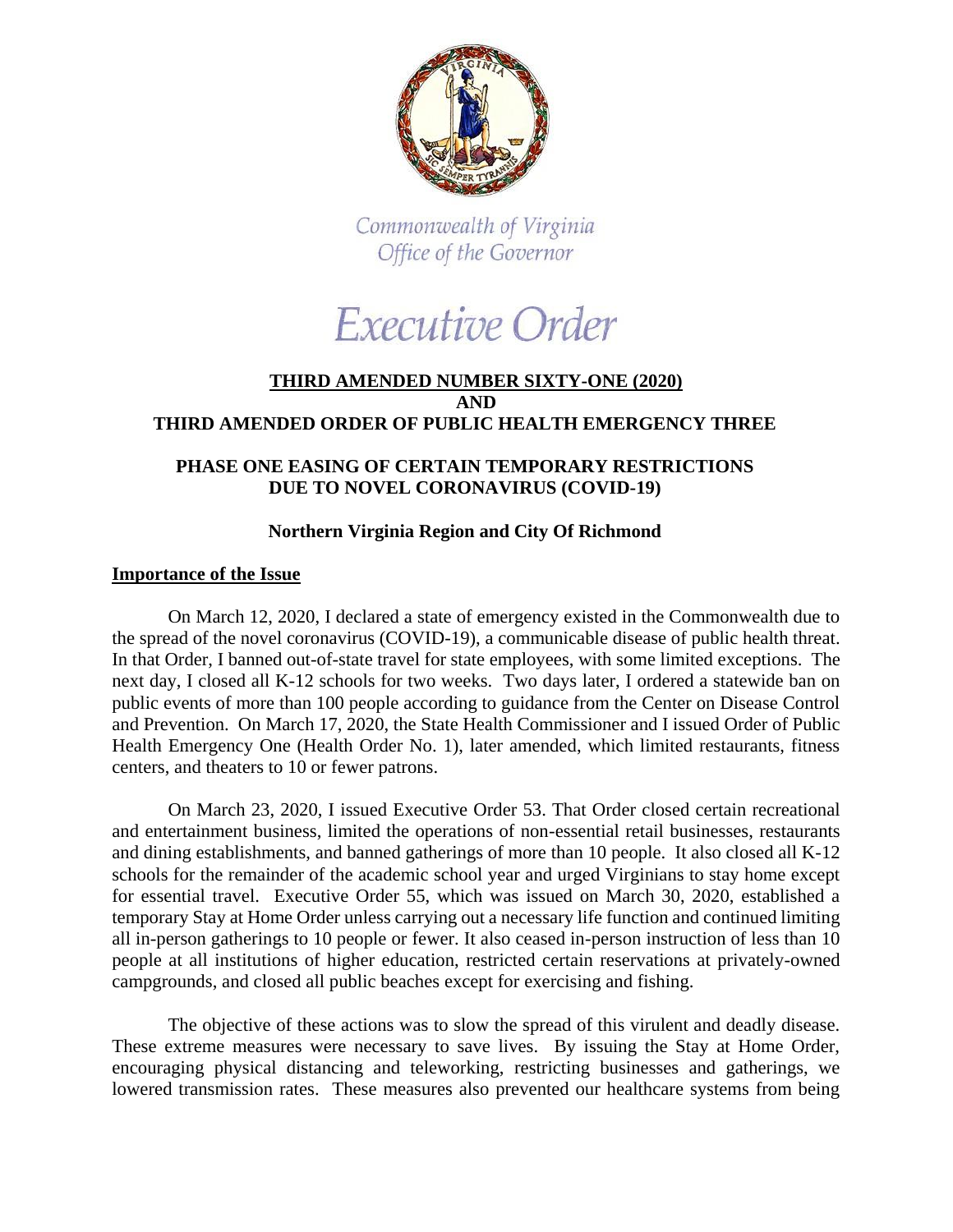overwhelmed—affording our healthcare systems and healthcare providers time to acquire the tools and resources necessary to respond to the virus. Equally as important, these measures were also necessary to prepare Virginians for the new normal of living and working in the midst of a pandemic.

Now, we must set the path forward. While Virginia's efforts and sacrifices seem to have slowed the spread of the virus, we know it is still present. It is critical that as we begin to ease some of the restrictions in the next phase of our response, we remain vigilant, cautious, and measured. We cannot race back to the lives we led before the pandemic. The path forward will not be business as usual. We must remember to continue to practice physical distancing, to continue teleworking, whenever possible, to wash our hands frequently, to not touch our faces, and to wear face covering whenever possible. These measures, as well as the ones outlined below, are meant to make necessary ventures outside of your home *safer*, but everyone, especially those who may be more vulnerable to the virus, must understand we are all *safer at home*.

**As the majority of the Commonwealth moves into Phase Two pursuant to Executive Order 65 and Order of Public Health Emergency Six (2020), the Northern Virginia Region (Counties of Arlington, Fairfax, Loudoun, and Prince William, and the Cities of Alexandria, Fairfax, Falls Church, Manassas, Manassas Park, as well as the Towns of Dumfries, Herndon, Leesburg, and Vienna) and the City of Richmond will remain in Phase One.** 

#### **Directive**

Therefore, by virtue of the authority vested in me by Article V of the Constitution of Virginia, by § 44-146.17 of the *Code of Virginia*, by any other applicable law, and in furtherance of Executive Order 51 (2020), and by virtue of the authority vested in the State Health Commissioner pursuant to §§ 32.1-13, 32.1-20, and 35.1-10 of the *Code of Virginia*, the following is ordered:

### A. **EASING OF BUSINESS RESTRICTIONS**

#### **1. All Businesses**

Any businesses, not listed in this section, should adhere to the Guidelines for All Business Sectors expressly incorporated by reference herein *as best practices*. This guidance is located [here.](https://www.governor.virginia.gov/media/governorvirginiagov/governor-of-virginia/pdf/Virginia-Forward-Phase-One-Business-Sector-Guidelines.pdf)

### **2. Restaurants, Dining Establishments, Food Courts, Breweries, Microbreweries, Distilleries, Wineries, and Tasting Rooms**

Restaurants, dining establishments, food courts, breweries, microbreweries, distilleries, wineries, and tasting rooms may operate delivery, take-out, and outdoor dining and beverage services only, provided such businesses comply with the Guidelines for All Business Sectors, and sector-specific guidance for restaurant and beverage services incorporated by reference herein. Such guidance includes, but is not limited to, the following requirements: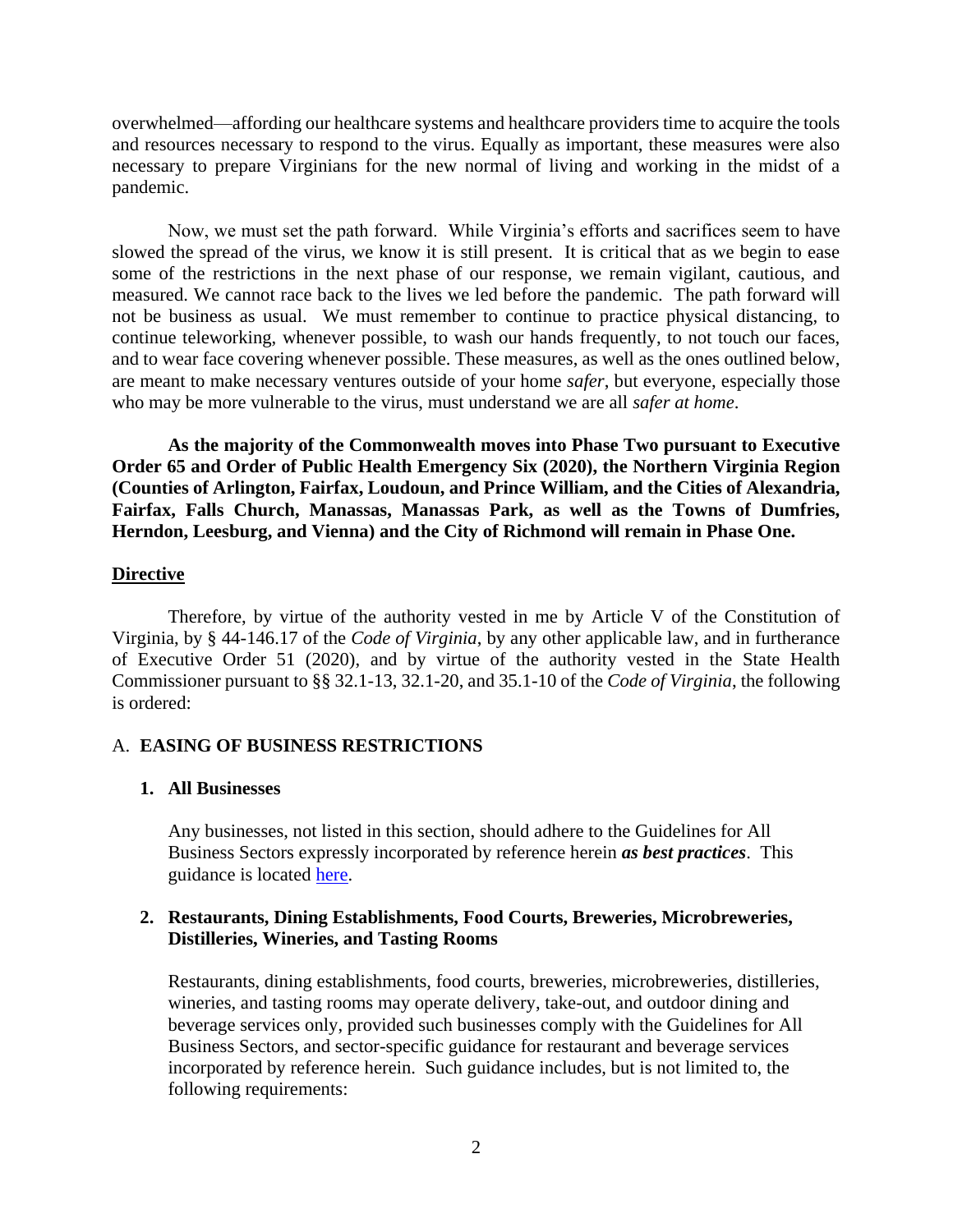- a. Occupancy may not exceed the 50% of the lowest occupancy load on the certificate of occupancy, if applicable.
- b. No more than 10 patrons may be seated as a party.
- c. Tables at which dining parties are seated must be positioned six feet apart from other tables. If tables are not movable, parties must be seated at least six feet apart.
- d. No self-service of food (except beverages), including condiments. Condiments should be removed from tables and dispensed by employees upon the request of a customer. Buffets must be staffed by servers. For self-service beverage areas, use beverage equipment designed to dispense by a contamination-free method.
- e. Bar seats and congregating areas of restaurants must be closed to patrons except for through-traffic. Non-bar seating in an outdoor bar area may be used for customer seating as long as a minimum of six feet is provided between parties at tables.
- f. Employees working in customer-facing areas must wear face coverings over their nose and mouth at all times.
- g. A thorough cleaning and disinfection of frequently contacted surfaces must be conducted every 60 minutes during operation. Tabletops, chairs, and credit card/bill folders must be cleaned in between patrons.
- h. If any such business cannot adhere to these requirements, it must close.

# **3. Farmers Markets**

Farmers markets may reopen, provided such businesses comply with the Guidelines for All Business Sectors and the sector-specific guidelines for farmers markets incorporated by reference herein. Such guidance includes, but is not limited to, the following requirements:

- a. On-site shopping is allowed, as long as physical distancing guidelines are followed. Configure operations to avoid congestion or congregation points.
- b. Employees and vendors in customer-facing areas must wear face coverings over their nose and mouth at all times.
- c. Vendors must supply hand sanitizer stations or hand washing stations for patrons and employees.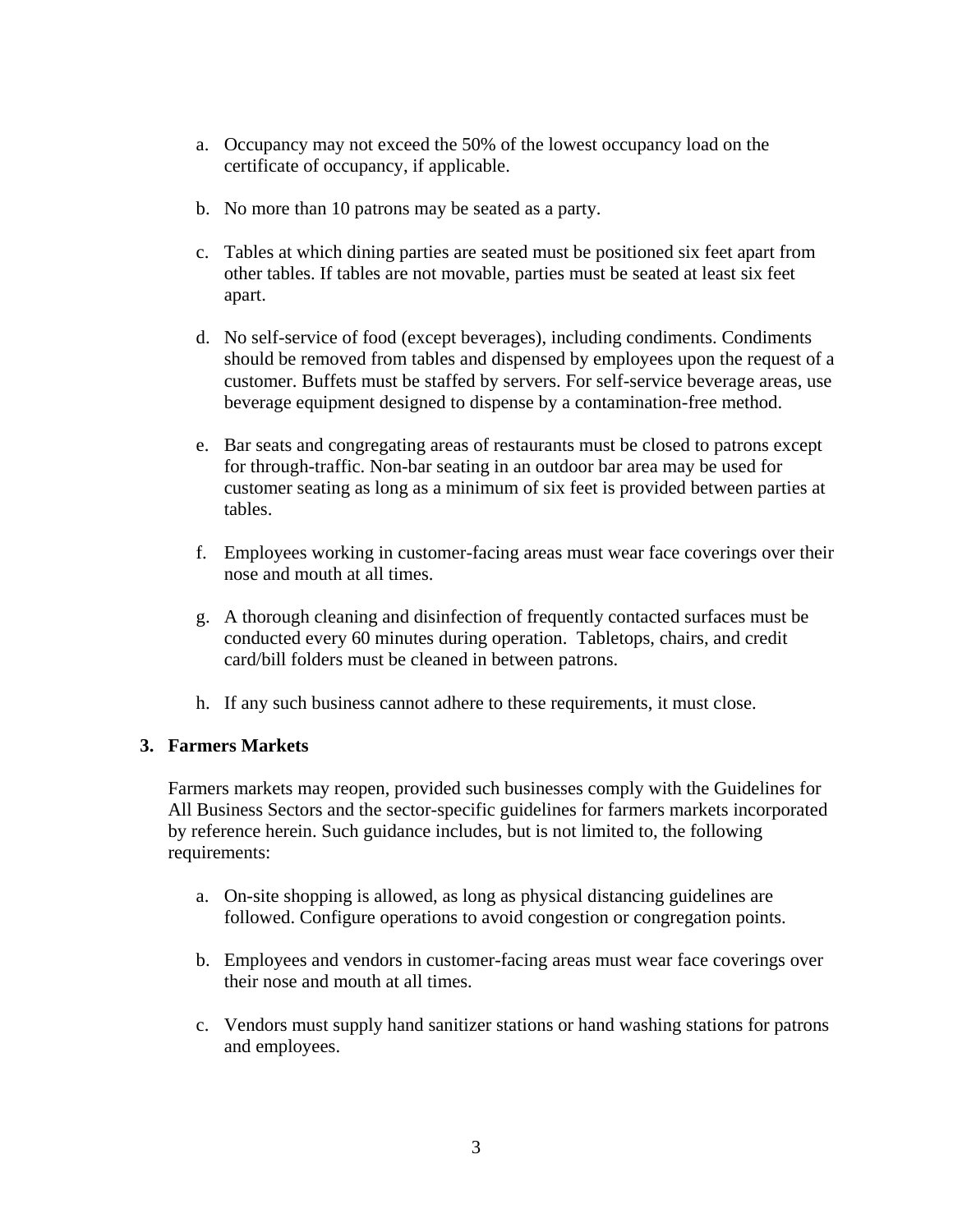- d. A thorough cleaning and disinfection of frequently contacted surfaces must be conducted.
- e. If any such business cannot adhere to these requirements, it must close.

# **4. Brick And Mortar Retail Businesses Not Listed In Section C, Paragraph 1 (Non-Essential Retail)**

Brick and mortar retail business not listed in section C, paragraph 1 may continue to operate, provided such businesses comply with the Guidelines for All Business Sectors and the sector-specific guidance for brick and mortar retail expressly incorporated by reference herein. Such guidance includes, but is not limited to, the following requirements:

- a. Occupancy must be limited to no more than 50% of the lowest occupancy load on the certificate of occupancy.
- b. Employees working in customer-facing areas must wear face coverings over their nose and mouth at all times.
- c. If any such business cannot adhere to these requirements, it must close.

## **5. Fitness and Exercise Facilities**

Fitness centers, gymnasiums, recreation centers, sports facilities, and exercise facilities may reopen for outdoor activities only. Indoor activities are prohibited. Outdoor activities may be conducted provided such businesses comply with the Guidelines for All Business Sectors and the sector-specific guidelines for fitness and exercise facilities expressly incorporated by reference herein. Such guidance includes, but is not limited to, the following requirements:

- a. Patrons, members, and guests must remain at least ten feet apart during all activities.
- b. Hot tubs, spas, splash pads, spray pools, and interactive play features must be closed.
- c. Outdoor swimming pools may be open for lap swimming only and must be limited to one person per lane.
- d. Employees working in customer-facing areas are required to wear face coverings over their nose and mouth at all times.
- e. Employers must ensure cleaning and disinfection of shared equipment after each use.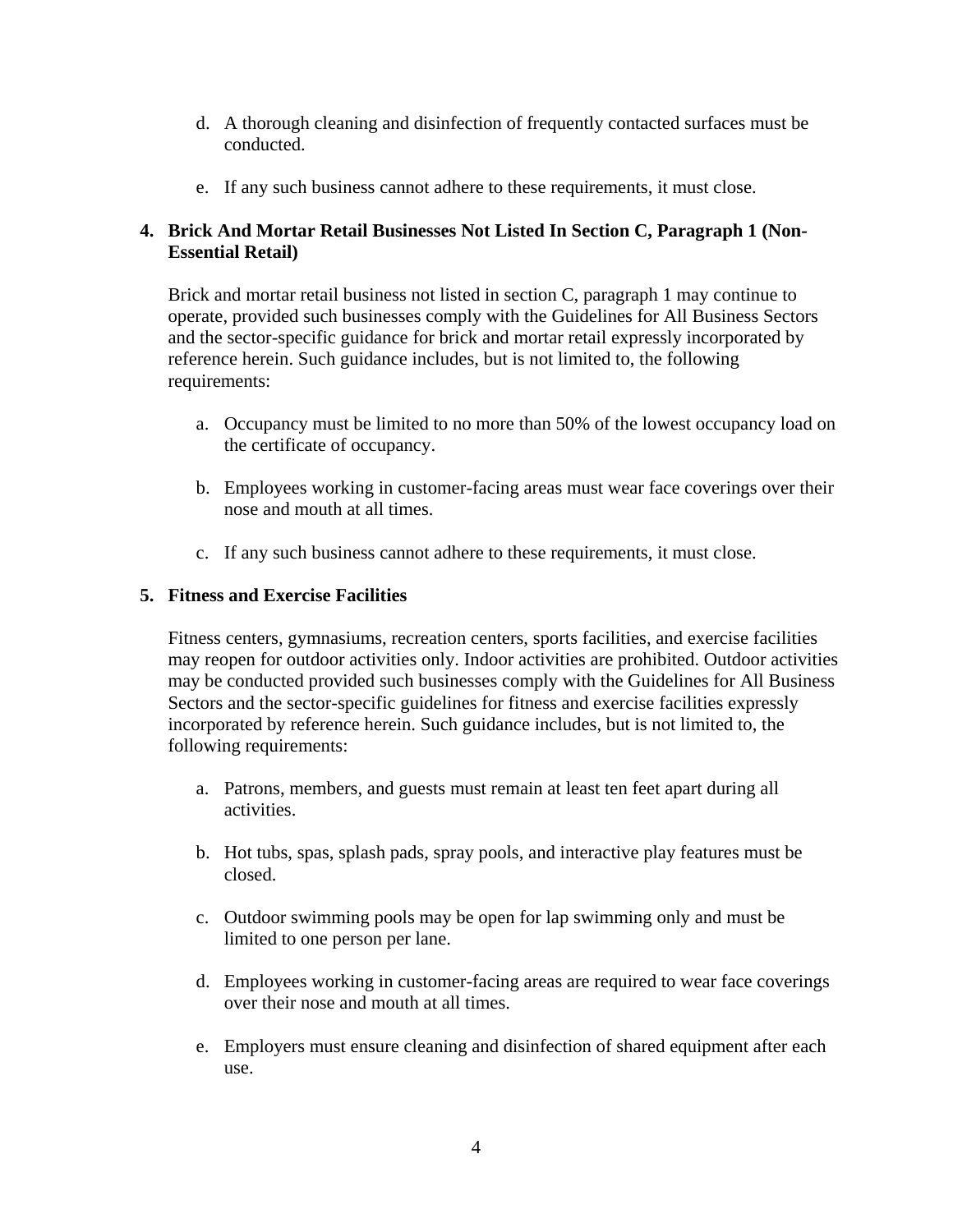- f. Facilities shall prohibit the use of any equipment that cannot be thoroughly disinfected between uses (e.g., climbing rope, exercise bands, etc.).
- g. Businesses must supply hand sanitizer stations or hand washing stations for patrons, members, and guests.
- h. All group outdoor activities may not have more than 10 guests, patrons, or members.
- i. If any such business cannot adhere to these requirements, it must close.

# **6. Personal Care and Personal Grooming Services**

Beauty salons, barbershops, spas, massage centers, tanning salons, tattoo shops, and any other location where personal care or personal grooming services are performed may reopen, provided such businesses comply with the Guidelines for All Business Sectors and the sector-specific guidelines for personal care and personal grooming services expressly incorporated by reference herein. Such guidance includes, but is not limited to, the following requirements:

- a. Occupancy may not exceed 50% of the lowest occupancy load on the certificate of occupancy with at least six feet of physical distancing between work stations and only one appointment per service provider at a time.
- b. Service providers and employees working in customer-facing areas must wear face coverings over their nose and mouth at all times.
- c. Provide face coverings for clients or ask that clients bring a face covering with them, which they must wear during the service. Limit services to only those that can be completed without clients removing their face covering.
- d. A thorough cleaning and disinfection of frequently-contacted surfaces must be conducted every 60 minutes in operations, while cleaning and disinfecting all personal care and personal grooming tools after each use. If that is not possible such items must be discarded.
- e. If any such business cannot adhere to these requirements, it must close.

# **7. Campgrounds**

Privately-owned campgrounds, as defined in § 35.1-1 of the *Code of Virginia* may reopen, provided they comply with the Guidelines for All Business Sectors and the sector-specific guidelines for campgrounds, which are expressly incorporated by reference herein. Such guidance includes, but is not limited to, the following requirements: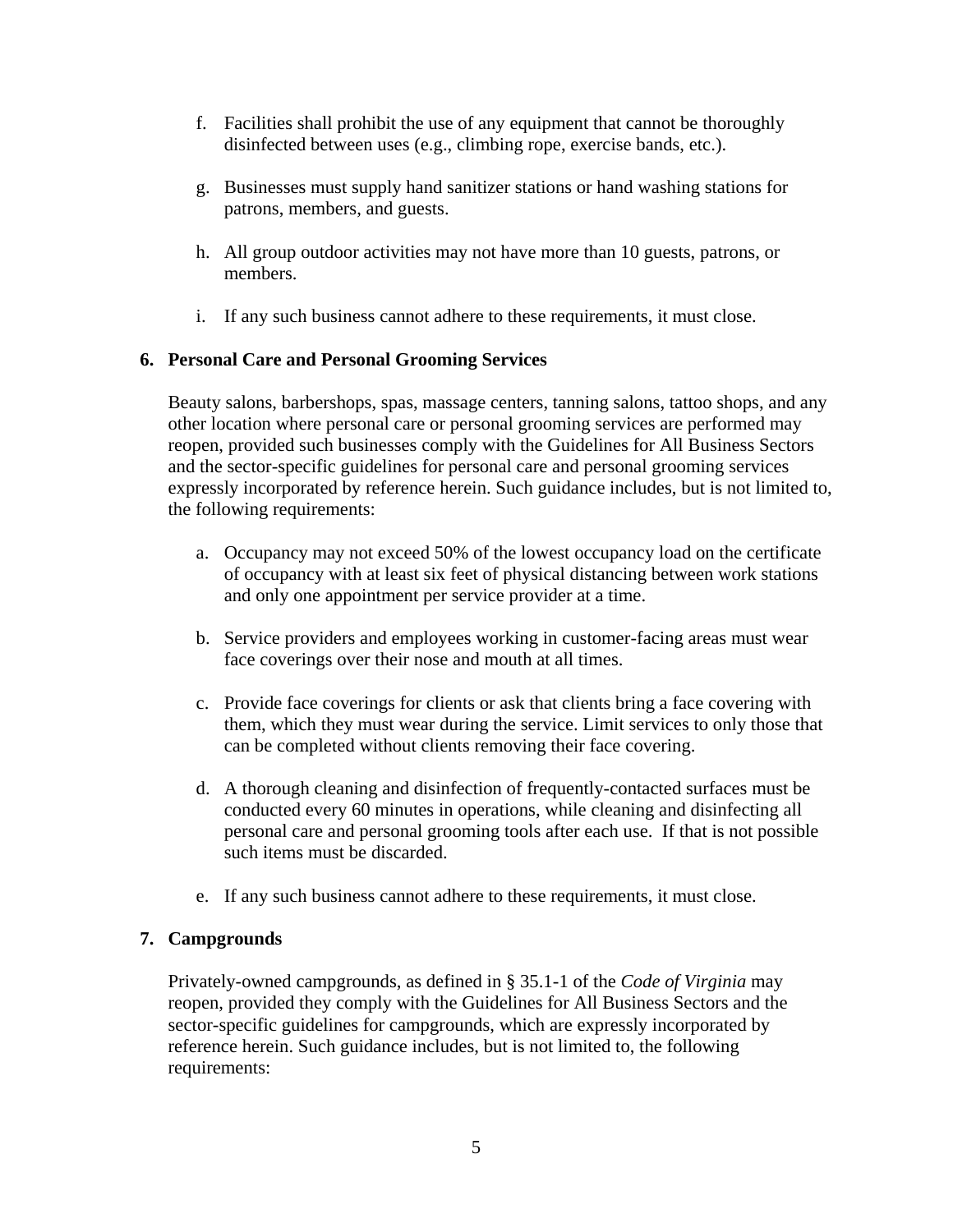- a. A minimum of 20 feet must be maintained between units for all lots rented for short-term stays of less than 14 nights (and not owned by individuals).
- b. Employees working in public-facing areas are required to wear face coverings over their nose and mouth at all times.
- c. It is recommended that campgrounds must strongly encourage customers to wear face coverings over their nose and mouth.
- d. The provision of hand washing in bath houses and sanitizing stations for guests and employees.
- e. If any such business cannot adhere to these requirements, it must close.

## **8. Indoor Shooting Ranges**

Indoor shooting ranges may reopen, provided they comply with the following requirements:

- a. Occupancy must be limited to 50% of the lowest occupancy load on the certificate of occupancy with at least six feet of physical distancing between individuals at all times. Use every other lane to achieve six feet of physical distancing.
- b. Employees working in customer-facing areas are required to wear face coverings over their nose and mouth at all times.
- c. Perform thorough cleaning and disinfection of frequently contacted surfaces every 60 minutes in operation, while disinfecting all equipment between each customer use and prohibiting the use of equipment that cannot be thoroughly disinfected.
- d. Either thoroughly clean shared or borrowed equipment in between uses, or only allow the use of personal equipment at the range.
- e. If any such indoor shooting range cannot adhere to these requirements, it must close.

### **9. Public Beaches**

All public beaches as defined in § 10.1-705 of the *Code of Virginia* may open to individual and family recreational activity, in addition to exercise and fishing. All such public beaches, with the exception of the beaches in the City of Virginia Beach, must comply with the requirements below.

- a. Require beachgoers to practice physical distancing of at least six feet between each person unless they are with members of the same household.
- b. Prohibit gatherings of more than 10 people.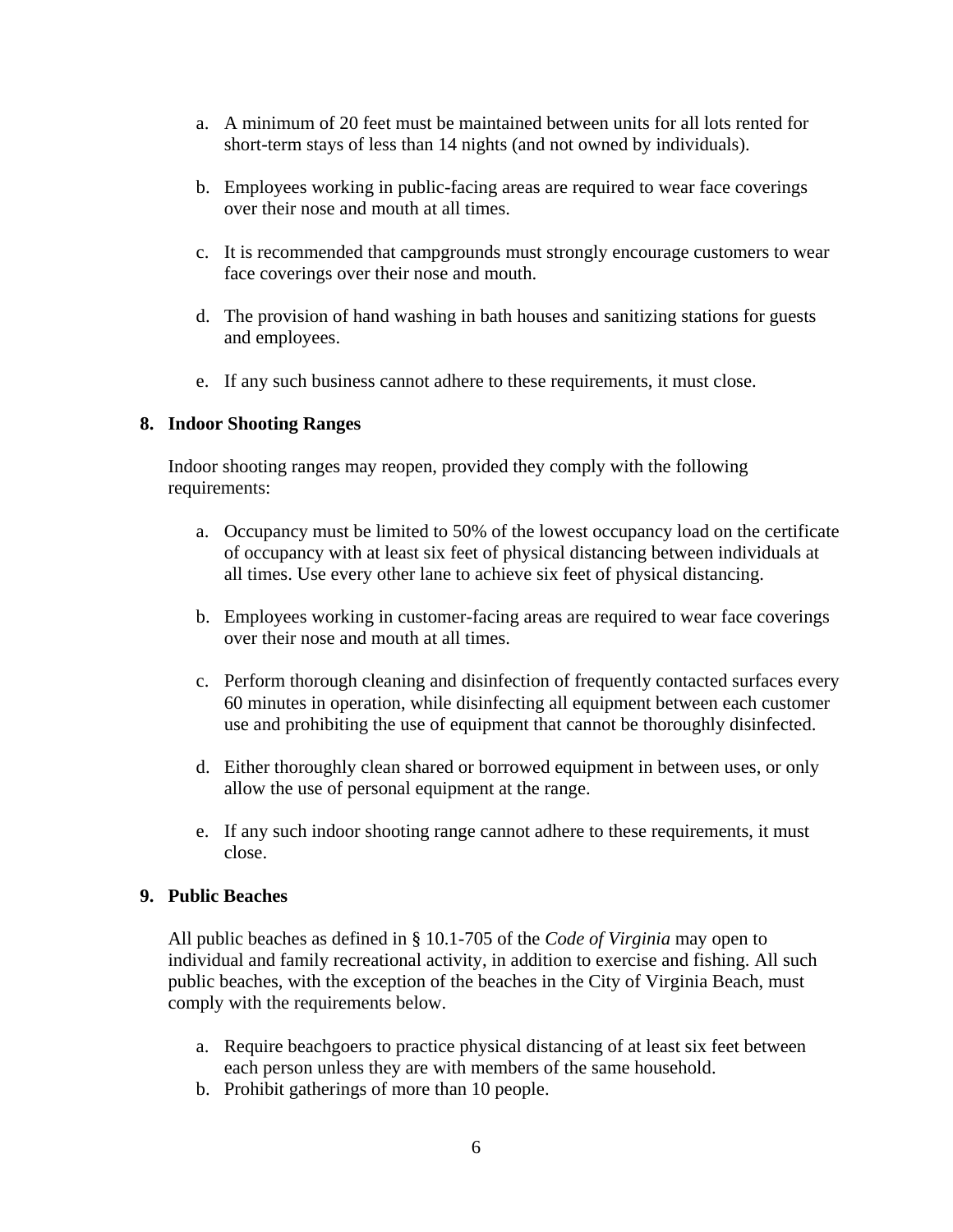- c. Prohibit group sports, alcohol, tents, groupings of umbrellas, and other activities and items that attract gatherings.
- d. Prohibit entertainment and programming that generate gatherings.
- e. All common areas that encourage gatherings, such as pavilions, gazebos, playsets, and picnic areas must remain closed. This does not apply to fishing piers.
- f. Implement a cleaning schedule for all high-touch surfaces made of plastic or metal such as benches and railings that includes cleaning at least every two hours between the hours of 9 a.m. and 6 p.m.
- g. Establish, train, and deploy a team to educate and promote compliance with beach rules and refer cases of noncompliance to public safety personnel, if appropriate.
- h. Establish procedures for temporary beach closure or access limitations in the event of overcrowding.
- i. Ensure adequate personal protective equipment for all lifeguards.
- j. Perform a disinfectant-level cleaning of all public restrooms every two hours with an EPA-approved disinfectant by staff or volunteers trained to follow Centers for Disease Control and Prevention (CDC) guidance on cleaning and disinfecting.
- k. For chair and umbrella rental companies, require vendors to set up chairs and umbrellas for customers, maintaining at least six feet of distance between groups, and to clean equipment between rentals following Environmental Protection Agency and CDC guidelines on cleaning and disinfecting.
- l. Post signage at all public access points to the beaches and other "cluster prone" areas providing health reminders regarding physical distancing, gathering prohibitions, options for high risk individuals, and staying home if sick. Messaging must be specific to location.
- m. Locality shall provide daily metrics to its local health department to include beach closures, complaint incidents, police reports of violence related to enforcement, and number of reports of noncompliance to be submitted each Monday.
- n. All employees and contract workers must wear a cloth face covering when not able to practice physical distancing following CDC Use of Face Cloth Coverings guidance.
- o. Employees and contract workers must have access to soap and water or hand sanitizer containing at least 60% alcohol, and locality should provide best hygiene practices to employees on a regular basis, including washing hands often with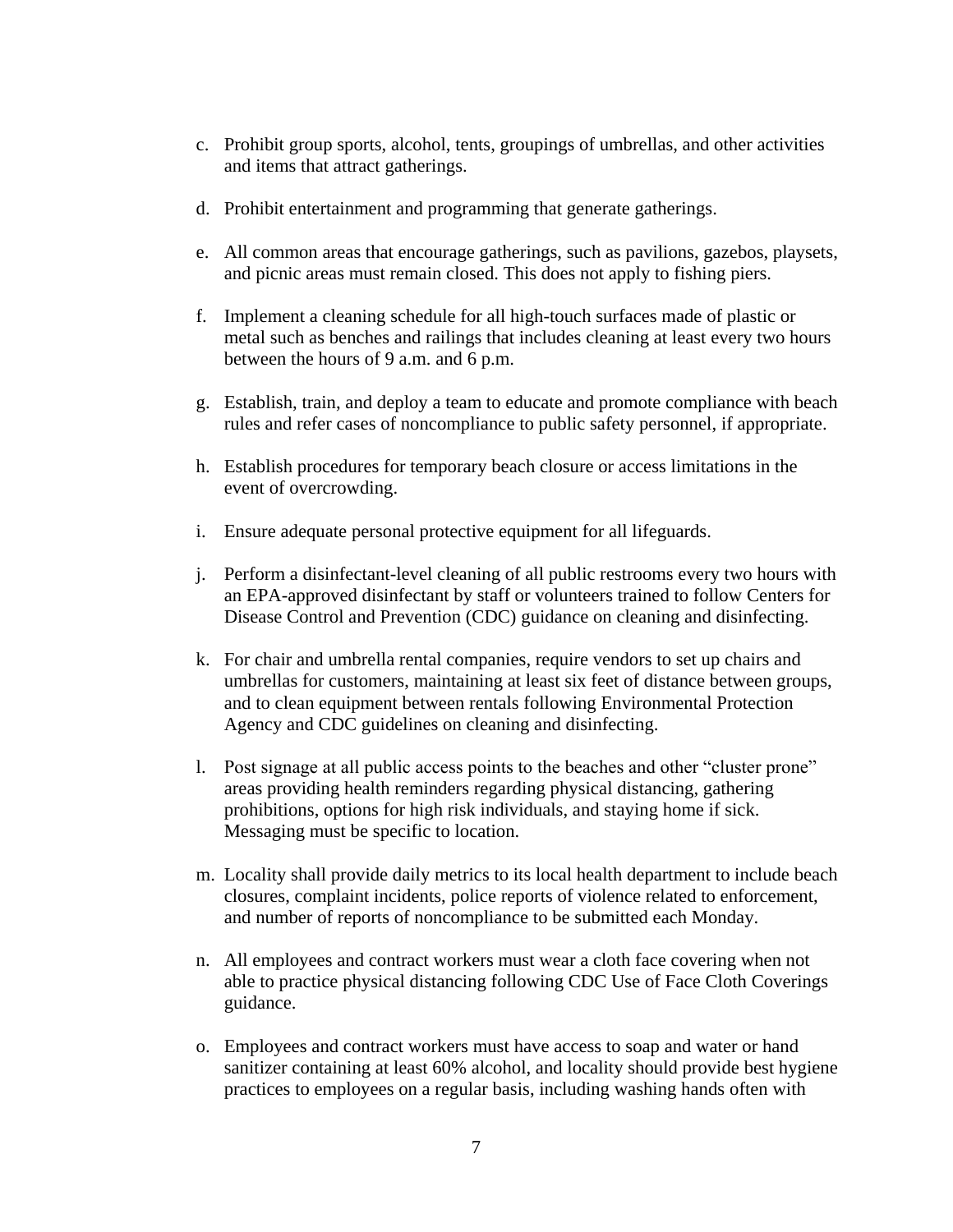soap and water for at least 20 seconds and practicing respiratory etiquette protocols.

- p. Locality shall require all employees and contract workers to take their temperature before reporting to work and direct such employees not to report to work if they have a fever of over 100.4 degrees, have experienced chills, or have been feverish in the last 72 hours.
- q. Follow enhanced workplace safety best practices outlined in the Guidelines for All Business Sectors.

## **10. Racetracks**

Outdoor racetracks may open for racing events, provided such businesses comply with the Guidelines for All Business Sectors and the sector-specific guidelines for racetracks expressly incorporated by reference [here](https://www.governor.virginia.gov/media/governorvirginiagov/governor-of-virginia/pdf/Virginia-Forward-Phase-One-Horse-Racing-Racetracks.pdf)in and linked here and [here.](https://www.governor.virginia.gov/media/governorvirginiagov/governor-of-virginia/pdf/Virginia-Forward-Phase-Outdoor-Speedways-and-Racetracks.pdf) Such guidance includes, but is not limited to, the following requirements:

- a. The Event must be held at locations with the ability to restrict access (i.e. barriers and gating that would preclude the general public from accessing the event).
- b. No tailgating and camping is allowed during these events, including staff or race participants.
- c. Entrances and exits must be staffed.
- d. No spectators or members of the public are permitted to attend the event. This includes owners, family (unless the guardian of a minor child, non-pit crew managers) as well as outside vendors. Only individuals essential to the operation of the event are permitted to attend. Access to stabling areas are restricted to essential personnel (e.g., jockeys, riders, veterinarians, grooms, trainers, officials, etc.).
- e. All individuals must maintain at least six feet of physical distancing between themselves and other participants. If that is not possible, individuals must ensure the greatest amount of physical distancing possible.
- f. Prior to each race event, participants must self-monitor their symptoms by taking their temperature to check for fever.
- g. No public-facing amenities will be provided, including concessions, food sales, merchandise sales, hospitality, camping or loitering on the property, or fan experiences.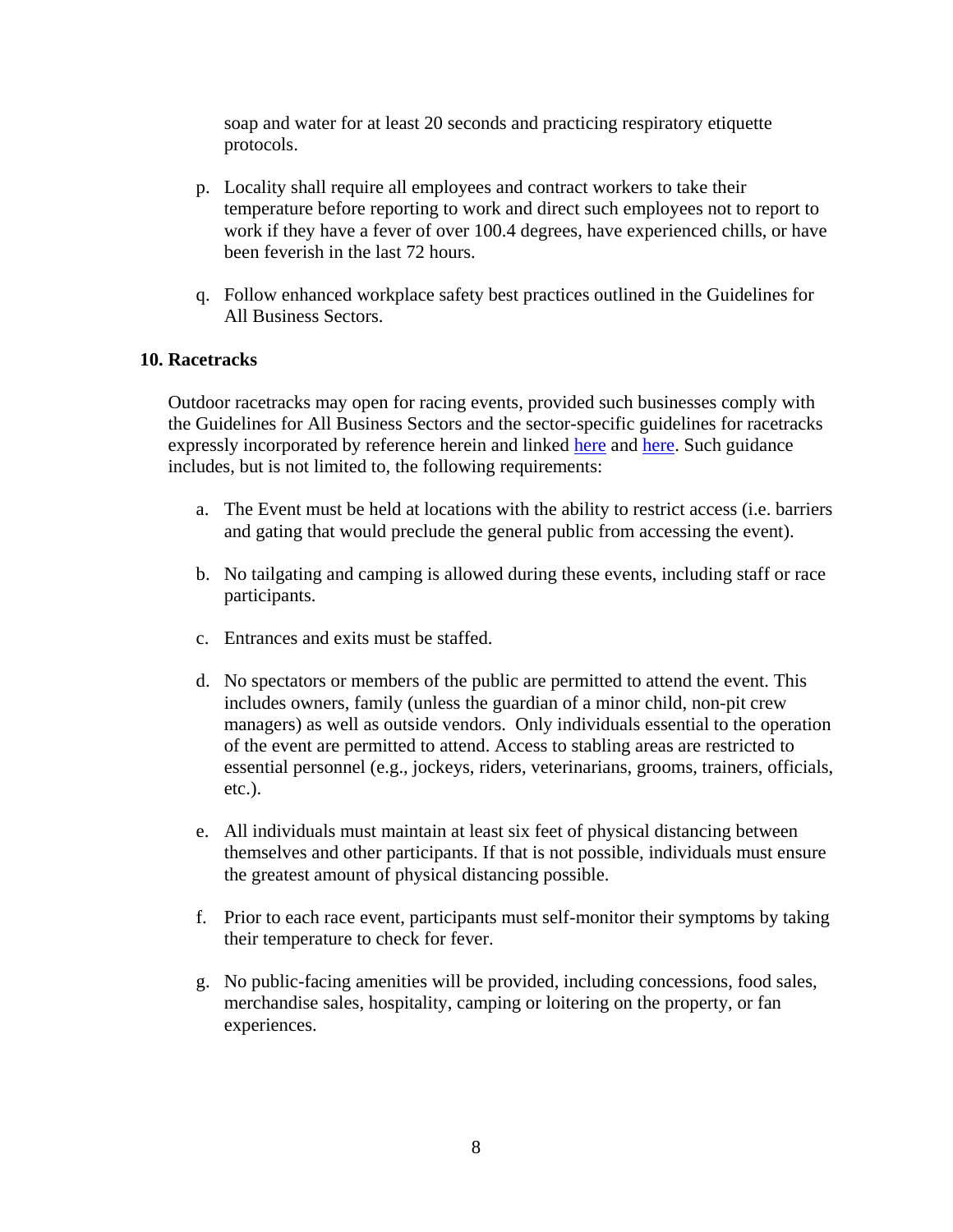## **11. Enforcement**

Guidelines for All Business Sectors and the sector-specific guidelines appear [here.](https://www.governor.virginia.gov/media/governorvirginiagov/governor-of-virginia/pdf/Virginia-Forward-Phase-One-Business-Sector-Guidelines.pdf) The Virginia Department of Health shall have authority to enforce section A of this Order. Any willful violation or refusal, failure, or neglect to comply with this Order, issued pursuant to § 32.1-13 of the *Code of Virginia* is punishable as a Class 1 misdemeanor pursuant to § 32.1-27 of the *Code of Virginia*. The State Health Commissioner may also seek injunctive relief in circuit court for violation of this Order, pursuant to § 32.1-27 of the *Code of Virginia*. In addition, any agency with regulatory authority over a business listed in section A may enforce this Order as to that business to the extent permitted by law.

# **B. CONTINUED RESTRICTIONS**

## **1. Certain Recreational and Entertainment Businesses**

All public access to recreational and entertainment businesses set forth below shall remain closed:

- a. Theaters, performing arts centers, concert venues, museums, and other indoor entertainment centers;
- b. Historic horse racing facilities; and
- c. Bowling alleys, skating rinks, arcades, amusement parks, trampoline parks, fairs, arts and craft facilities, aquariums, zoos, escape rooms, public and private social clubs, and all other places of indoor public amusement.

# **2. All Public And Private In-Person Gatherings**

All public and private in-person gatherings of more than 10 individuals are prohibited. The presence of more than 10 individuals performing functions of their employment is not a "gathering." A "gathering" includes, but is not limited to, parties, celebrations, or other social events, whether they occur indoors or outdoors.

This restriction does not apply to the gathering of family members living in the same residence. "Family members" include blood relations, adopted, step, and foster relations, as well as all individuals residing in the same household. Family members are not required to maintain physical distancing while in their homes.

- a. Individuals may attend religious services subject to the following requirements:
	- i. Religious services must be limited to no more than 50% of the lowest occupancy load on the certificate of occupancy of the room or facility in which the religious services are conducted.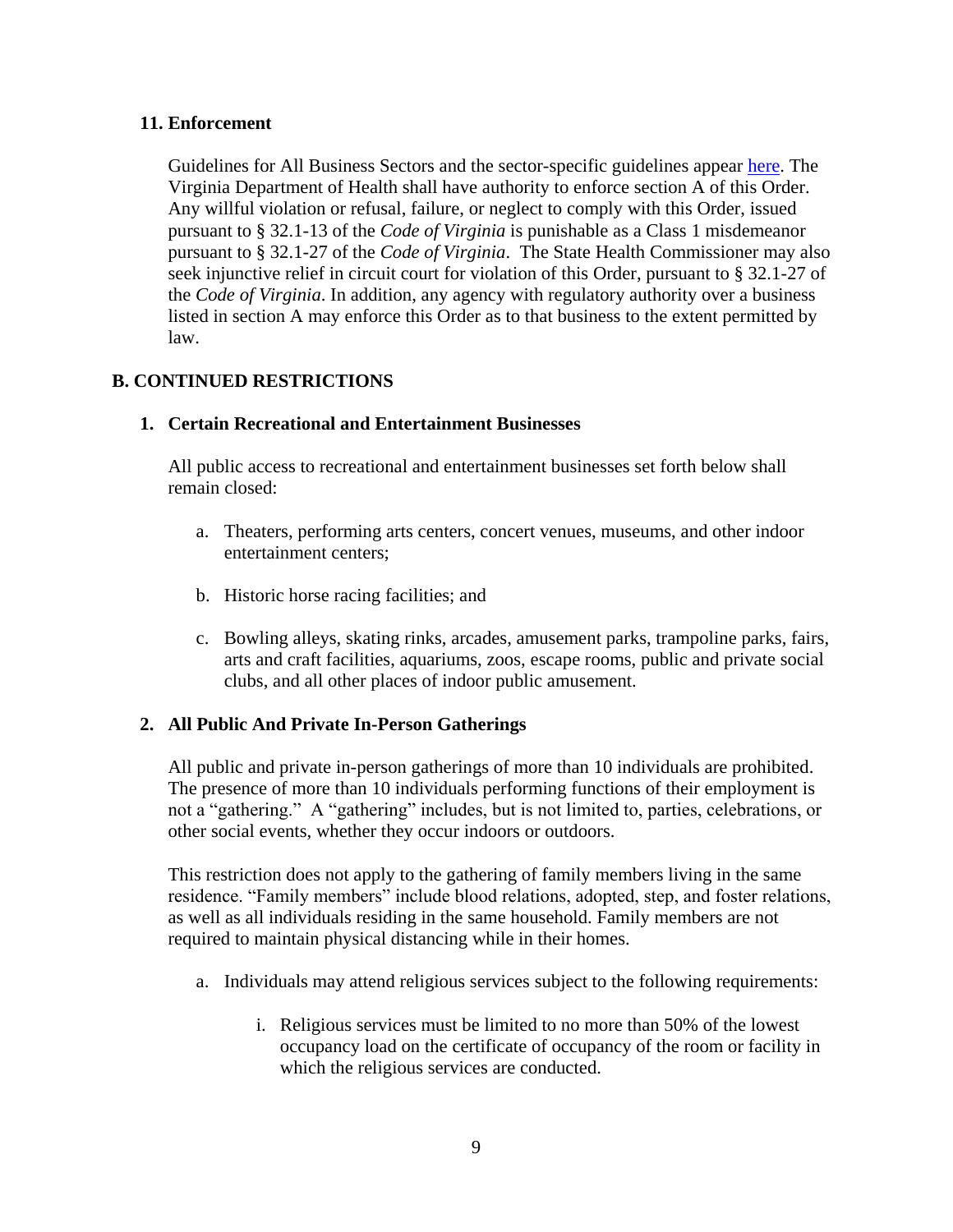- ii. Individuals attending religious services must be at least six feet apart when seated and must practice proper physical distancing at all times. Family members, as defined above, may be seated together.
- iii. Mark seating in six-foot increments and in common areas where attendees may congregate.

## **iv. Attendees shall not pass items to other attendees, who are not family members, as defined above.**

- v. Any items used to distribute food or beverages must be disposable, used only once, and discarded.
- vi. A thorough cleaning and disinfection of frequently contacted surfaces must be conducted prior to and following any religious service.
- vii. Post signage at the entrance that states that no one with a fever or symptoms of COVID-19 is permitted in the establishment.
- viii. Post signage to provide public health reminders regarding social distancing, gatherings, options for high risk individuals, and staying home if sick.
	- ix. If religious services cannot be conducted in compliance with the above requirements, they must not be held in-person.

Further, any social gathering held in connection with a religious service is subject to the public and private in-person gatherings restriction in section B, paragraph 2. Additional suggested guidance can be found [here.](https://www.governor.virginia.gov/media/governorvirginiagov/governor-of-virginia/pdf/Virginia-Forward-Phase-One-Religious-Services-Guidelines.pdf)

# **3. Institutions of Higher Education**

Institutions of higher education shall continue to cease all in-person classes and instruction, and cancel all gatherings of more than ten individuals. For purposes of facilitating remote learning, performing critical research, or performing essential functions, institutions of higher education may continue to operate, provided that social distancing requirements are maintained.

### **4. Overnight Summer Camps**

Overnight services of summer camps, as defined in § 35.1-1 of the *Code of Virginia*, must cease.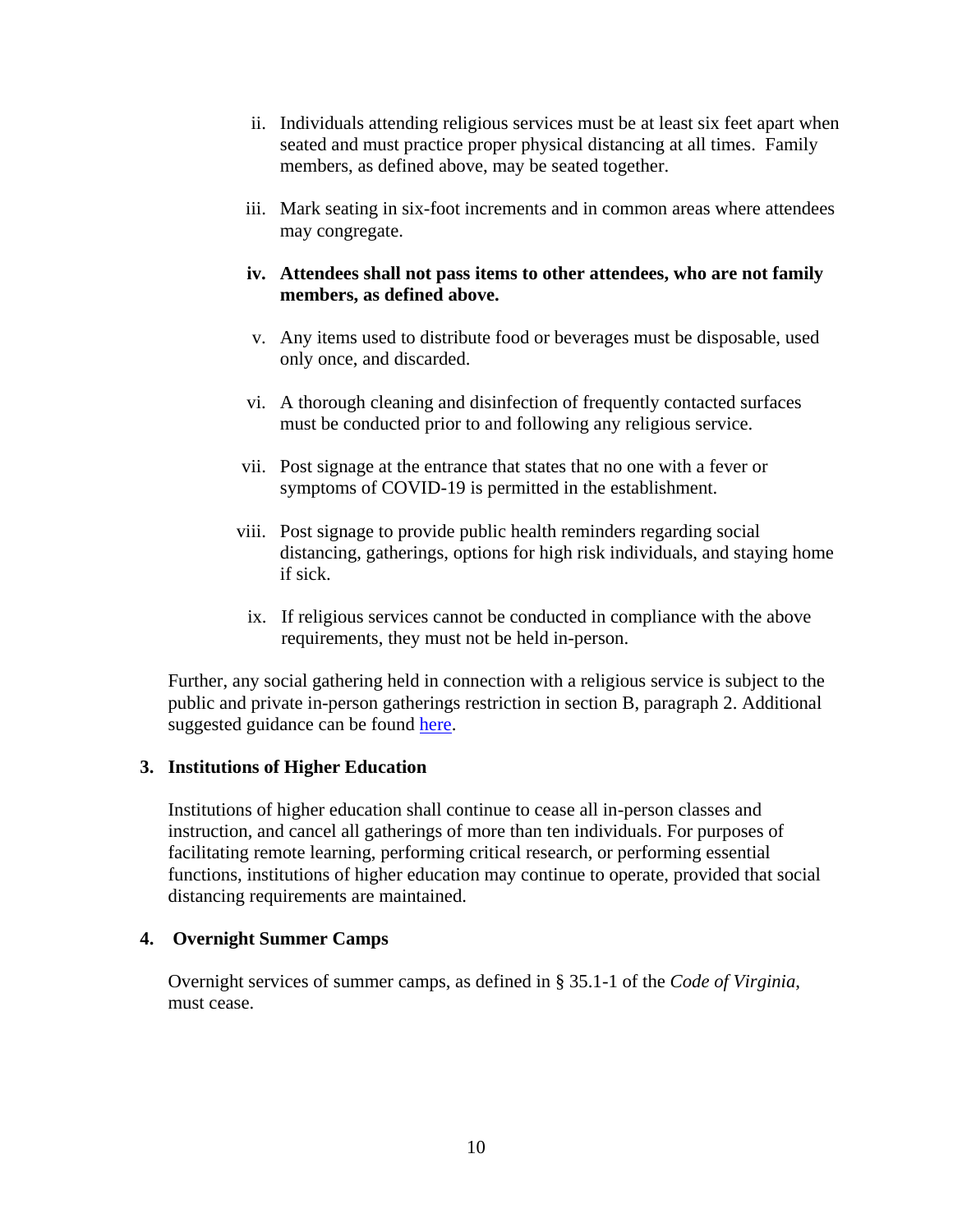### **5. Enforcement**

Violations of section B paragraphs 1, 2, 3, and 4 of this Order shall be a Class 1 misdemeanor pursuant to § 44-146.17 of the *Code of Virginia*.

# **C. CONTINUED GUIDANCE AND DIRECTION**

#### **1. Essential Retail Businesses**

Essential retail businesses as set out below may remain open during their normal business hours. They should comply with the Guidelines for All Business Sectors expressly incorporated by reference and linked [here,](https://www.governor.virginia.gov/media/governorvirginiagov/governor-of-virginia/pdf/Virginia-Forward-Phase-One-Business-Sector-Guidelines.pdf) as *best practices*. Employers are required to provide face coverings to employees.

- a. Grocery stores, pharmacies, and other retailers that sell food and beverage products or pharmacy products, including dollar stores, and department stores with grocery or pharmacy operations;
- b. Medical, laboratory, and vision supply retailers;
- c. Electronic retailers that sell or service cell phones, computers, tablets, and other communications technology;
- d. Automotive parts, accessories, and tire retailers as well as automotive repair facilities;
- e. Home improvement, hardware, building material, and building supply retailers;
- f. Lawn and garden equipment retailers;
- g. Beer, wine, and liquor stores;
- h. Retail functions of gas stations and convenience stores;
- i. Retail located within healthcare facilities;
- j. Banks and other financial institutions with retail functions;
- k. Pet and feed stores;
- l. Printing and office supply stores; and
- m. Laundromats and dry cleaners.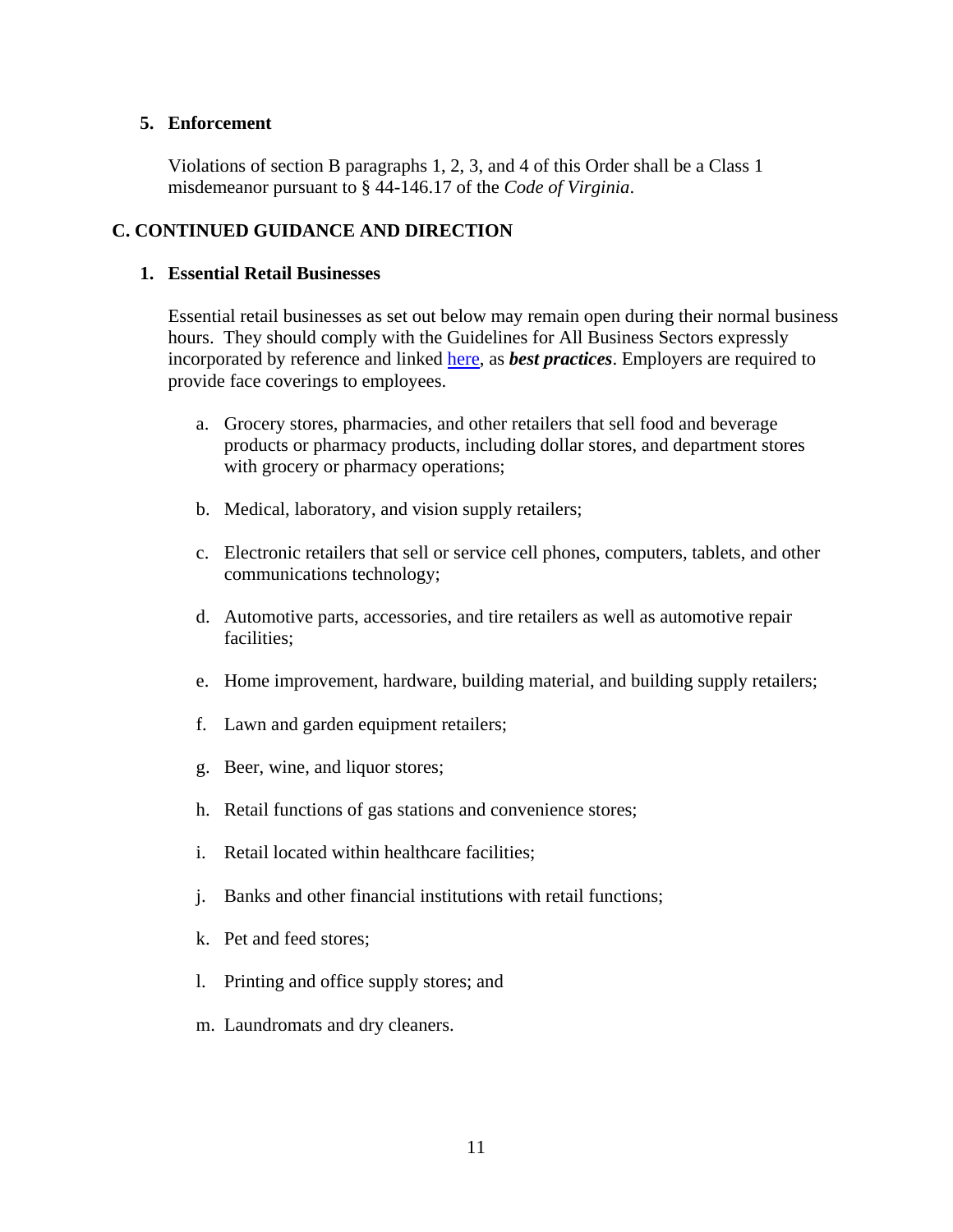## **2. State Agencies**

All relevant state agencies shall continue to work with all housing partners to execute strategies to protect the health, safety, and well-being of Virginians experiencing homelessness during this pandemic and to assist Virginians in avoiding evictions or foreclosures.

# **3. Face Coverings**

The waiver of § 18.2-422 of the *Code of Virginia* is continued, so as to allow the wearing of a medical mask, respirator, or any other protective face covering for the purpose of facilitating the protection of one's personal health in response to the COVID-19 public health emergency declared by the State Health Commissioner on February 7, 2020, and reflected in Amended Executive Order 51 (2020) declaring a state of emergency in the Commonwealth. Amended Executive Order 51 (2020) remains so amended. This waiver is effective as of March 12, 2020.

**Further, where a mandatory business sector requirement in this Order conflicts with a requirement to wear a face covering in Executive Order 63 and Order of Public Health Emergency Five (2020), the business sector-specific requirement governs**.

### **4. Large State Events**

Continued cancellation of all specially-scheduled state conferences and large events.

### **5. State Travel**

Continued cessation of all official travel outside of Virginia by state employees, with increased flexibility for inter-state commuters and essential personnel.

### **6. Exceptions**

Nothing in the Order shall limit: (a) the provision of health care or medical services; (b) access to essential services for low-income residents, such as food banks; (c) the operations of the media; (d) law enforcement agencies; or (e) the operation of government.

### **7. Expiration of Order**

**Executive Order 55 shall expire at 11:59 p.m., June 4, 2020.**